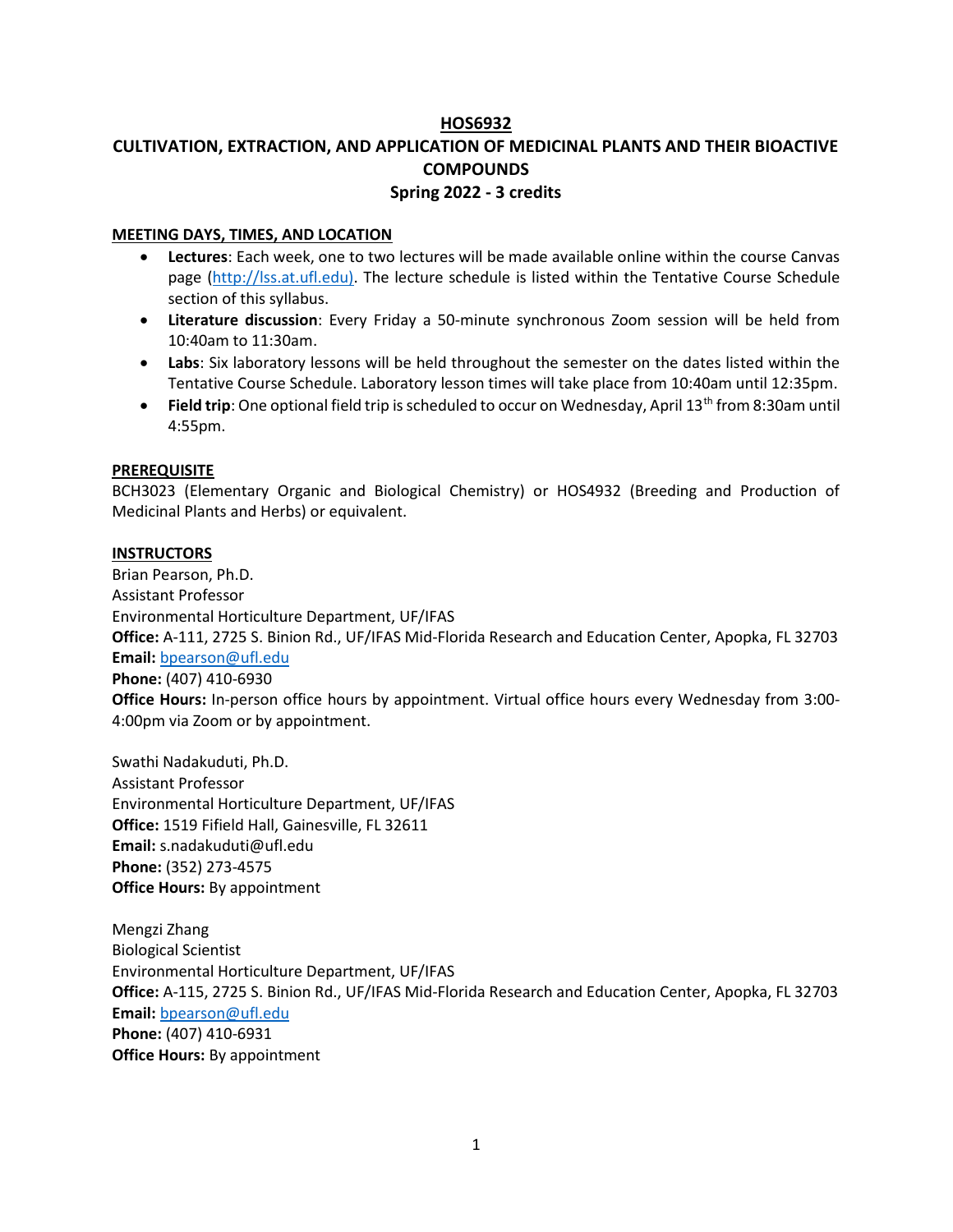Christopher McCurdy, Ph.D., F.A.A.P.S. Director and Professor of Medicinal Chemistry Department of Medicinal Chemistry, UF College of Pharmacy Office: P1-20A Medical Science Building, 1345 Center Drive, Gainesville, FL 32610 Email: CMccurdy@cop.ufl.edu Phone: (352) 294-8691 Office Hours: By appointment

Abhisheak Sharma, Ph.D. Research Assistant Professor and Assistant Director Department of Pharmaceutics, UF College of Pharmacy Office: P1-04 Stetson Medical Science Building, 1345 Center Drive, Gainesville, FL 32610 Email: asharma1@cop.ufl.edu Phone: (352) 294-8690 Office Hours: By appointment

# COURSE DESCRIPTION

Strong interest in cultivation, extraction, and use of medicinal crops has recently emerged in the fields of plant science, biochemistry and pharmacology. This three-credit graduate level course will focus on development of a more thorough understanding of plant production and management as well as secondary plant compound synthesis, extraction, analysis, and use. This course is co-taught by faculty in the UF/IFAS College of Agriculture and Life Sciences and the UF College of Pharmacy to prepare students for careers in natural plant product development and commercial cultivation of medicinal crops. Significant emphasis will be placed on the cultivation and use of Cannabis sativa, Mitragyna speciosa, and Piper methysticum.

# COURSE LEARNING OBJECTIVES

Upon successful completion of the course students will be able to:

- Examine and critique the influence of production factors on synthesis of secondary plant compounds cultivated and extracted for use as human medicines
- Successfully propagate, selectively prune, harvest, and dry select, high-value medicinal plant species
- Prepare and perform plant sample extractions to isolate bioactive compounds
- Organize, manage, and perform analytical procedures to accurately quantify plant secondary metabolites
- Predict and explain the pharmacodynamics associated with select plant compounds
- Propose appropriate procedures for successful research on medicinal chemistry and drug interactions
- Evaluate principles of drug actions and their use as therapeutics

# TEXT AND MATERIALS

Textbook: Heinrich, M., J. Barnes, J. Garcia, S. Gibbons, and E. Williamson, 2018. Fundamentals of Pharmacognosy and Phytotherapy. Edinburgh: Elsevier (ISBN: 978-0702070082).

Additional course reading materials will be provided and posted within the Canvas course site.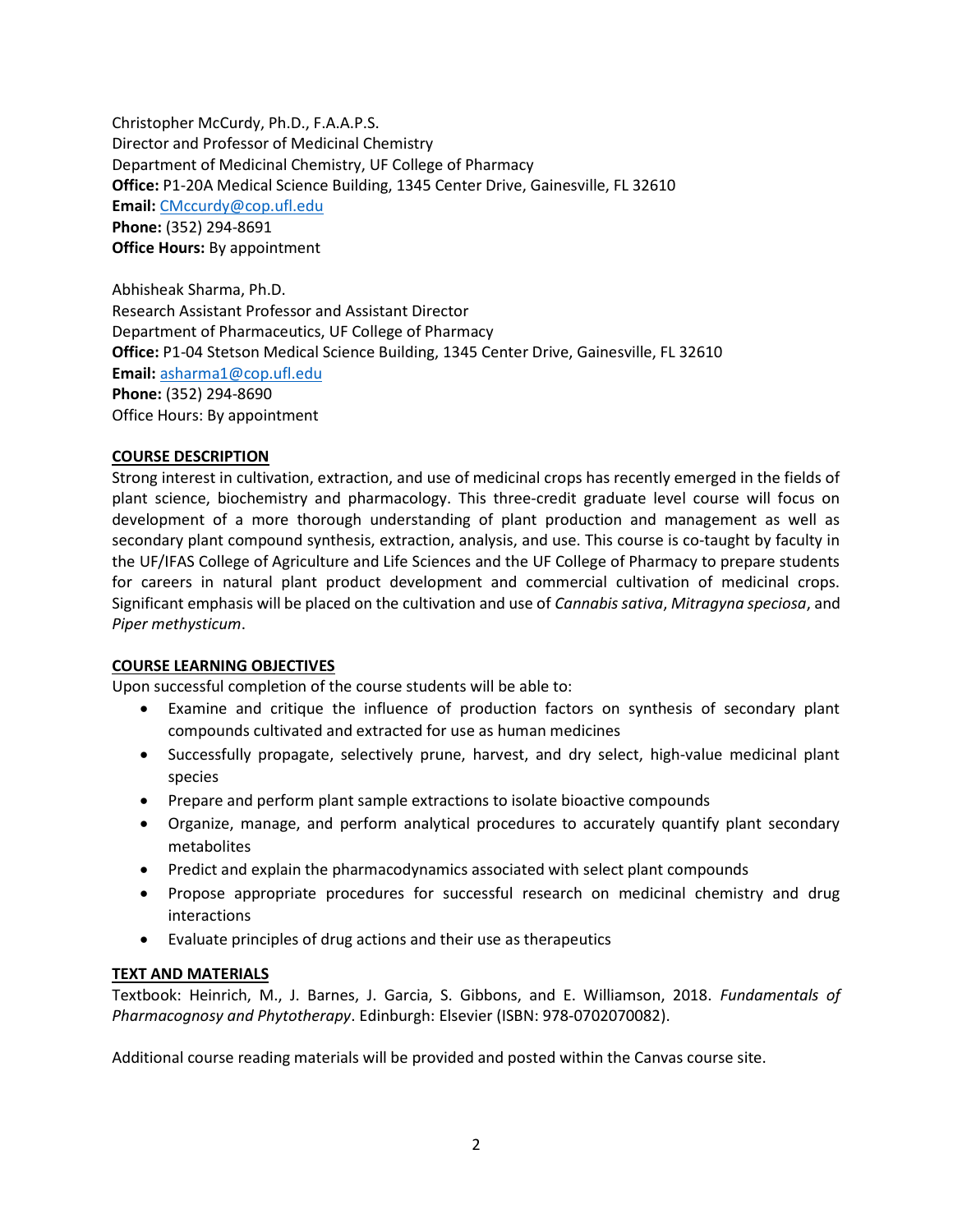#### COURSE ACTIVITIES

Each week, one to two lectures will be made available online within the course Canvas page (http://lss.at.ufl.edu). The lecture schedule is listed within the Tentative Course Schedule section of this syllabus. Additionally, each week a synchronous (face-to-face) session will be held via Zoom to review, critique, and reflect upon recent research publications as they relate to both previously presented materials and the future of medicinal plant science. Students will be assigned and tasked with identifying scientific manuscripts pertinent to course materials and leading the weekly literature review discussions. Lastly, six laboratory lessons will be held throughout the semester. The laboratory lesson schedule is listed within the Tentative Course Schedule section of this syllabus. The labs will provide students with the opportunity to obtain hands-on experience working with medical plants. The lessons have been designed to provide students with experience on how to propagate medicinal plants, cultivate them within various production environments, harvest and dry plant material, and extract and analyze plant samples for analysis.

To assess successful attainment of learning objectives, the following assignment types will be utilized:

Quizzes: Four quizzes will be assigned throughout the course. Quizzes will focus on content presented in lecture and assigned readings to assess comprehension, interpretation, and application of topics. All quizzes will be administered via Canvas using the "Quizzes" tool. Quizzes will be available beginning on the date listed on the schedule and must be completed within one week. Once you begin, you will have 30 min to complete the quiz.

Challenge questions: Four challenge questions will be given throughout the course. Challenge questions will assess your ability to evaluate, critique, formulate, and propose solutions to challenging questions related to materials presented in the course. Challenge questions will be made available at the beginning of the week with one week provided to complete the assignment.

Literature review: Each student, either individually or in assigned paired groups, will be identify two scientific manuscripts throughout the semester to review and present to the class. Students will be responsible for identifying, examining, critiquing, and reflecting on the impacts presented within the assigned manuscripts. Moreover, students will be responsible for leading the online classroom discussion session during their assigned week. Purposes of this assignment are to develop literature review and assessment skills as well as bolster proficiency in professional communication and oral speaking skills. Grades for this assignment will be peer-assessed.

Lab report: Six in-person laboratory exercises will be performed throughout the semester. Laboratory exercises will focus on development of skills in plant propagation techniques, plant production and operations management, harvest and post-harvest techniques, and extraction and analysis of medicinal plant compounds. Additionally, one in-person field trip to a medicinal crop cultivation facility will provide students the opportunity to interact with plant production mangers and evaluate commercial facilities and operational procedures. A final laboratory report encompassing findings from the six laboratory exercises will be due at the end of the semester. Each of the six exercises should be presented in a manner similar to an abbreviated scientific manuscript inclusive of the introduction, methods and materials, results and discussion, and conclusion section. The purpose of this assignment is to provide time for reflection of laboratory exercises and to further develop written communication skills.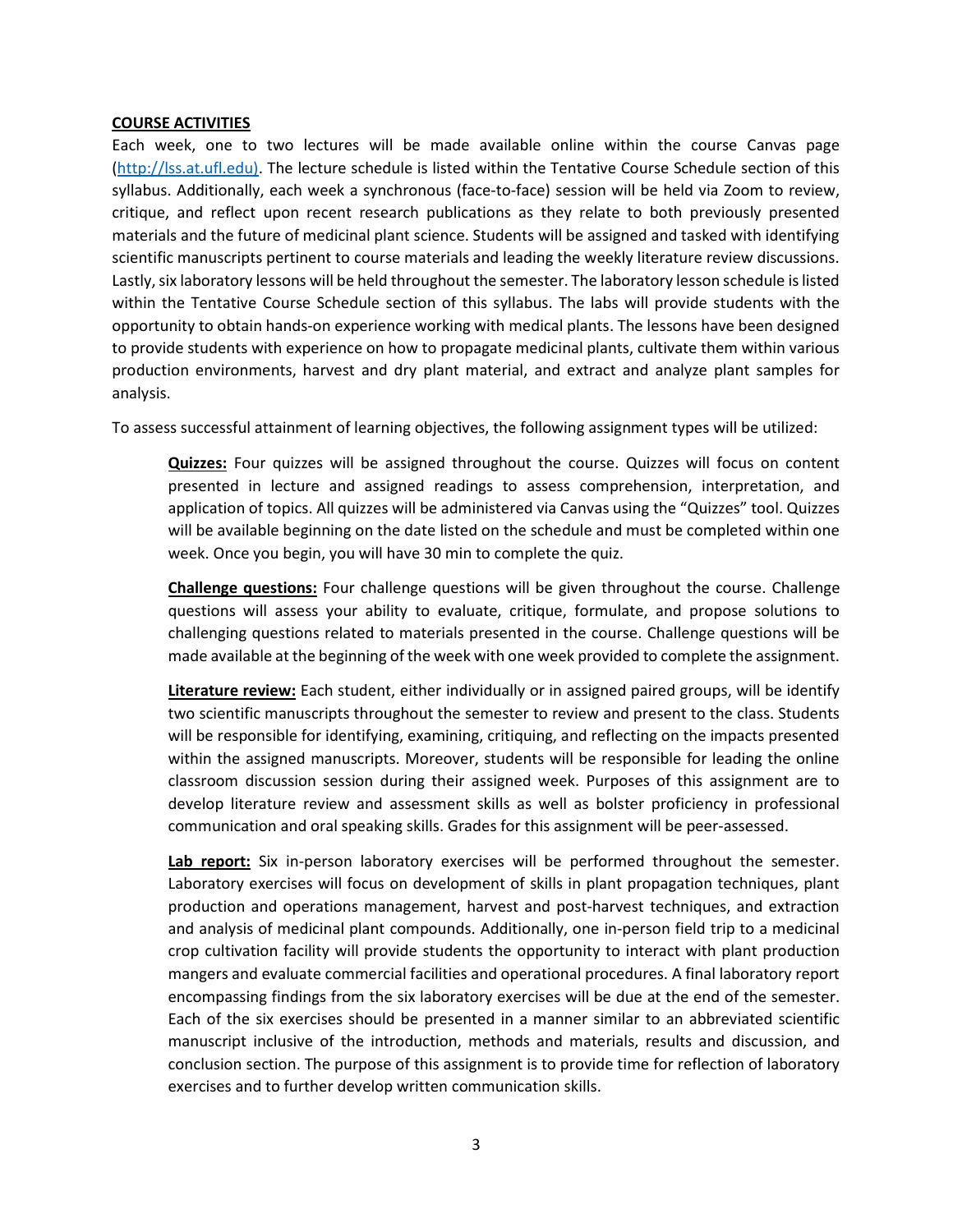# **TENTATIVE SCHEDULE**

| Week           | <b>Date</b> | Day | <b>Lead Instructor</b>        | <b>Topic</b>                                                                                        | <b>Reading</b>                                                                                                                              |
|----------------|-------------|-----|-------------------------------|-----------------------------------------------------------------------------------------------------|---------------------------------------------------------------------------------------------------------------------------------------------|
| 1              | 1/7/22      | F   | Dr. Pearson                   | Introduction to Pharmacognosy                                                                       | <b>Fundamentals of Pharmacology</b><br>and Phytotherapy - Chapter 1                                                                         |
| $\overline{2}$ | 1/10/22     | M   | Dr. Pearson                   | History of Plants, People, and Natural<br>Products                                                  | <b>Fundamentals of Pharmacology</b><br>and Phytotherapy - Chapter 2                                                                         |
| $\overline{2}$ | 1/12/22     | W   | Dr. Ping/Dr.<br>Nadakuduti    | Lab 1 - Germination and Propagation                                                                 | EDIS CIR579 - Plant<br>Propagation Techniques for the<br>Florida Gardener                                                                   |
| $\overline{2}$ | 1/14/22     | F   | Dr. Pearson                   | Literature Review #1                                                                                | Student selected                                                                                                                            |
| 3              | 1/17/22     | M   |                               | Holiday                                                                                             |                                                                                                                                             |
| 3              | 1/19/22     | W   | Dr. Pearson                   | Plant Morphology and Important Plant<br>Families for Phytopharmaceuticals                           | <b>Fundamentals of Pharmacology</b><br>and Phytotherapy - Chapters 3<br>& 4                                                                 |
| 3              | 1/21/22     | F   | Dr. Pearson                   | Literature Review #2                                                                                | Student selected                                                                                                                            |
| 4              | 1/24/22     | M   | Dr. Nadakuduti                | Primary and Secondary Metabolism<br>Quiz #1                                                         | <b>TBA</b>                                                                                                                                  |
| 4              | 1/26/22     | W   | Dr. Pearson/Dr.<br>Nadakuduti | Lab 2 - Greenhouse and Field<br>Management                                                          | EDIS SSENH901 - Botany<br>Handbook for Florida                                                                                              |
| 4              | 1/28/22     | F   | Dr. Ping                      | Literature Review #3                                                                                | Student selected                                                                                                                            |
| 5              | 1/31/22     | M   | Ms. Zhang                     | Influence of Production Environment<br>on Growth and Secondary Metabolites<br>Challenge Question #1 | <b>TBA</b>                                                                                                                                  |
| 5              | 2/2/22      | W   | Dr. Pearson                   | Ethnobotany                                                                                         | <b>Fundamentals of Pharmacology</b><br>and Phytotherapy - Chapter 5                                                                         |
| 5              | 2/4/22      | F   | Dr. Pearson                   | Literature Review #4                                                                                | Student selected                                                                                                                            |
| 6              | 2/7/22      | M   | Dr. Nadakuduti                | <b>Biosynthesis of Natural Products for</b><br>Human Use                                            | <b>Fundamentals of Pharmacology</b><br>and Phytotherapy - Chapter 6                                                                         |
| 6              | 2/9/22      | W   | Dr. Pearson/Dr.<br>Nadakuduti | Lab 3 - Harvest and Post-harvest<br>Techniques                                                      | EDIS ENH1304 - Process of<br><b>Drying Post-harvest Hops</b><br>(Humulus lupulus) for Small-<br>scale Producers Using a Novel<br>Drying Rig |
| 6              | 2/11/22     | F   | Dr. Pearson                   | Literature Review #5                                                                                | Student selected                                                                                                                            |
| $\overline{7}$ | 2/14/22     | M   | Dr. Nadakuduti                | <b>Aromatic Plants for Essential Oils</b>                                                           | <b>TBA</b>                                                                                                                                  |
| 7              | 2/16/22     | W   | Dr. McCurdy                   | <b>Natural Product Chemistry</b>                                                                    | <b>Fundamentals of Pharmacology</b><br>and Phytotherapy - Chapter 11                                                                        |
| $\overline{7}$ | 2/18/22     | F   | Dr. Pearson                   | Literature Review #6                                                                                | Student selected                                                                                                                            |
| 8              | 2/21/22     | M   | Dr. Sharma                    | Production, Quality Control, and<br>Standardization<br>Quiz #2                                      | <b>Fundamentals of Pharmacology</b><br>and Phytotherapy - Chapter 10                                                                        |
| 8              | 2/23/22     | W   | Dr. Pearson/Dr.<br>Sharma     | Lab 4 - Sample Extraction Techniques                                                                | <b>TBA</b>                                                                                                                                  |
| 8              | 2/25/22     | F   | Dr. Sharma                    | Literature Review #7                                                                                | Student selected                                                                                                                            |
| 9              | 2/28/22     | M   | Dr. Sharma                    | Methods in Natural Product Chemistry<br><b>Challenge Question #2</b>                                | <b>Fundamentals of Pharmacology</b><br>and Phytotherapy - Chapter 8                                                                         |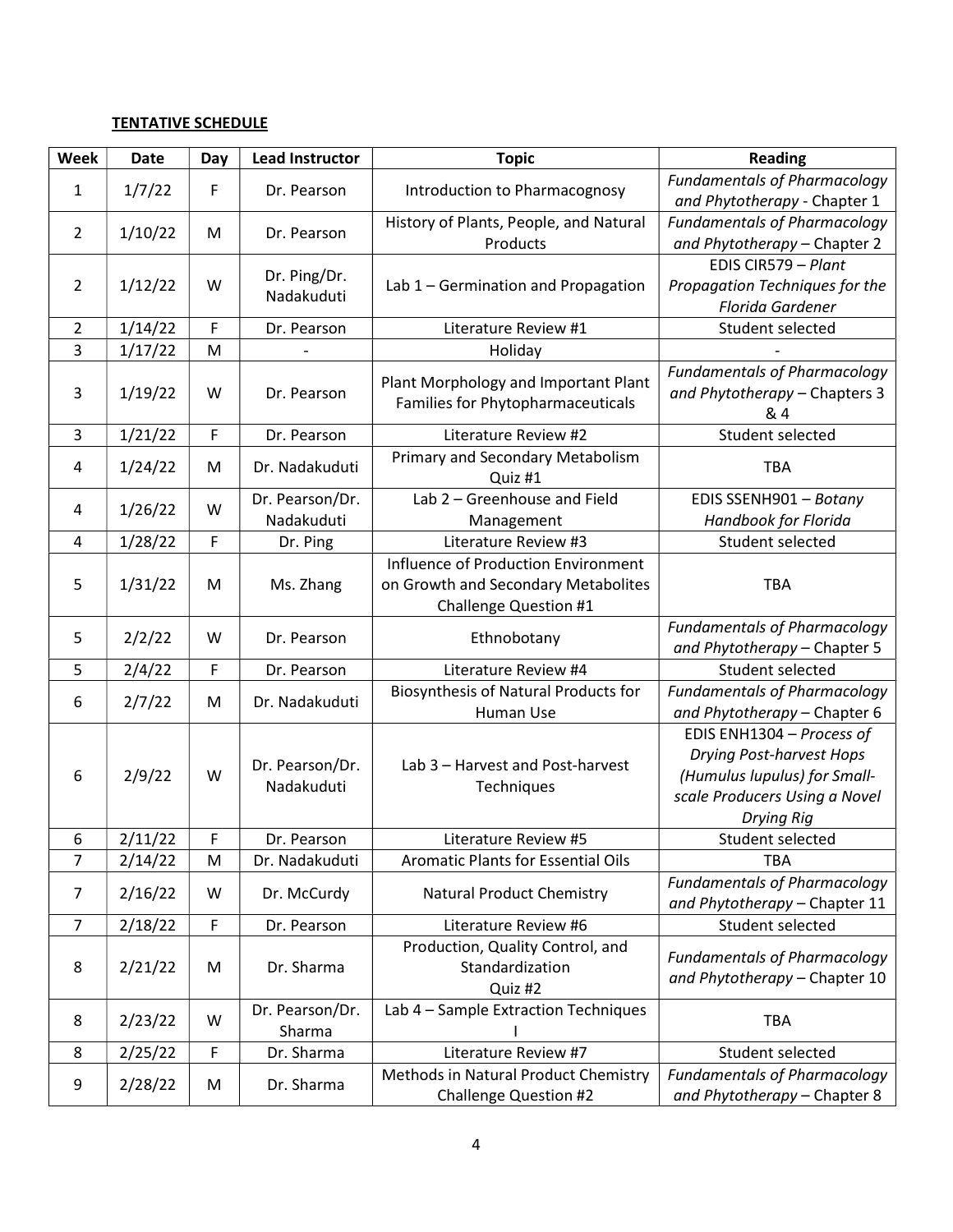| 9  | 3/1/22  | W | Dr. Nadakuduti            | <b>Genomics Enabled Plant Biochemistry</b>                                                                 | TBA                                                                                                                      |
|----|---------|---|---------------------------|------------------------------------------------------------------------------------------------------------|--------------------------------------------------------------------------------------------------------------------------|
| 9  | 3/4/22  | F | Dr. Nadakuduti            | Literature Review #8                                                                                       | Student selected                                                                                                         |
| 10 | 3/7/22  | M |                           | <b>Spring Break</b>                                                                                        |                                                                                                                          |
| 10 | 3/9/22  | W | $\qquad \qquad -$         | <b>Spring Break</b>                                                                                        | $\qquad \qquad -$                                                                                                        |
| 10 | 3/11/22 | F |                           | <b>Spring Break</b>                                                                                        |                                                                                                                          |
| 11 | 3/14/22 | M | Dr. Pearson               | Medicinal Species Deep Dive I-<br>Cannabis sativa                                                          | TBA                                                                                                                      |
| 11 | 3/16/22 | W | Dr. Pearson/Dr.<br>Sharma | Lab 5 - Sample Extraction Techniques<br>Ш                                                                  | TBA                                                                                                                      |
| 11 | 3/18/22 | F | Dr. Pearson               | Literature Review #9                                                                                       | Student selected                                                                                                         |
| 12 | 3/21/22 | M | <b>TBA</b>                | Medicinal Species Deep Dive II-<br>Cannabis sativa<br>Quiz #3                                              | UF/IFAS Industrial Hemp Pilot<br>Project Report                                                                          |
| 12 | 3/23/22 | W | Dr. Pearson               | Medicinal Species Deep Dive I-<br>Mitragyna speciosa                                                       | Kratom and Other<br>Mitragynines: The Chemistry<br>and Pharmacology of Opioids<br>from a Non-Opium Source -<br>Chapter 6 |
| 12 | 3/25/22 | F | Dr. Pearson               | Literature Review #10                                                                                      | Student selected                                                                                                         |
| 13 | 3/28/22 | M | Ms. Zhang                 | Medicinal Species Deep Dive II-<br>Mitragyna speciosa<br><b>Challenge Question #3</b>                      | <b>TBA</b>                                                                                                               |
| 13 | 3/30/22 | W | Dr. Pearson/Dr.<br>Sharma | Lab 6 - GC/MS and HPLC Techniques                                                                          | <b>TBA</b>                                                                                                               |
| 13 | 4/1/22  | F | Dr. Pearson               | Literature Review #11                                                                                      | Student selected                                                                                                         |
| 14 | 4/4/22  | M | Dr. McCurdy               | Medicinal Species Deep Dive III-<br>Mitragyna speciosa                                                     | <b>TBA</b>                                                                                                               |
| 14 | 4/6/22  | W | Dr. Pearson               | Medicinal Species Deep Dive I - Piper<br>methysticum                                                       | Hawaiian 'Awa: Views of an<br>Ethnobotanical Treasure -<br>Chapter 3                                                     |
| 14 | 4/8/22  | F | Dr. Pearson               | Literature Review Discussion #12                                                                           | Student selected                                                                                                         |
| 15 | 4/11/22 | M | TBA                       | Medicinal Species Deep Dive II - Piper<br>methysticum                                                      | Hawaiian 'Awa: Views of an<br>Ethnobotanical Treasure -<br>Chapter 4                                                     |
| 15 | 4/13/22 | W |                           | <b>Field Trip</b>                                                                                          |                                                                                                                          |
| 15 | 4/15/22 | F | Dr. Pearson               | Literature Review #13                                                                                      | Student selected                                                                                                         |
| 16 | 4/18/22 | M | Dr. Sharma                | Principles of Drug Action and<br>Therapeutics<br>Quiz #4                                                   | <b>Fundamentals of Pharmacology</b><br>and Phytotherapy - Chapter 11                                                     |
| 16 | 4/20/22 | W | Dr. McCurdy               | <b>Research Procedures in Medicinal</b><br>Chemistry and Drug Interactions<br><b>Challenge Question #4</b> | <b>Fundamentals of Pharmacology</b><br>and Phytotherapy - Chapter 12                                                     |
| 16 | 4/22/22 | F |                           | <b>Reading Day</b>                                                                                         |                                                                                                                          |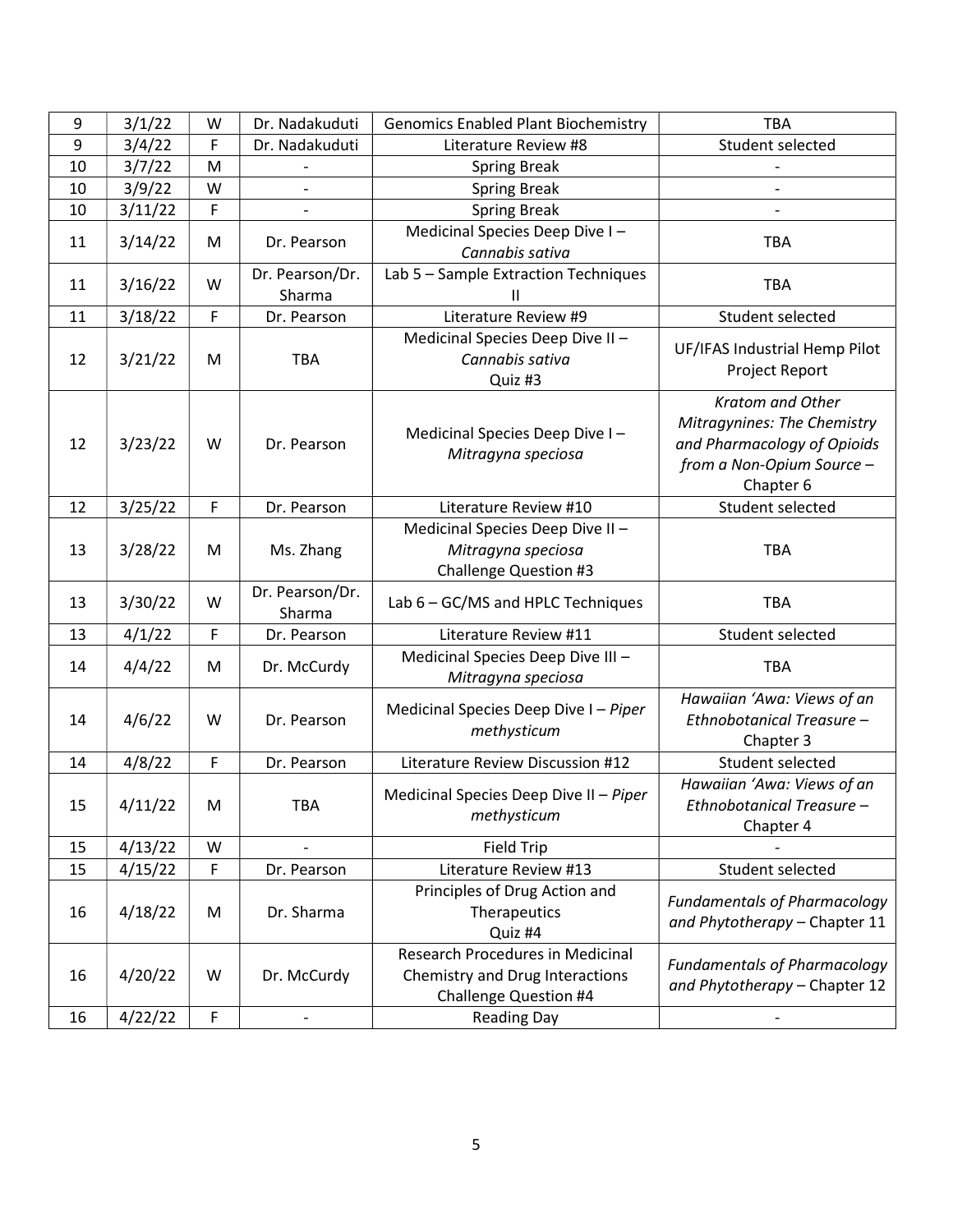#### EVALUATION AND GRADING

Course grades will be based on 1000 points. All students are expected to view recorded lectures, participate in literature review discussions, and conduct laboratory exercises. Additionally, all students are expected to participate in one field trip event.

| <b>Assignment</b>  | <b>Number</b> | <b>Points per assignment</b> | <b>Total</b> |
|--------------------|---------------|------------------------------|--------------|
| Quiz               |               | 75                           | 300          |
| Challenge question |               | 75                           | 300          |
| Literature review  |               | 100                          | 200          |
| Lab report         |               | 200                          | 200          |
| Total              |               |                              | 1000         |

The final grade earned in the course will be assigned based on accumulated total score and its associated letter grade as displayed below:

| <b>Total points</b> | % points     | Letter grade | <b>Grade points</b> |
|---------------------|--------------|--------------|---------------------|
| 940 - 1000          | $94 - 100%$  | Α            | 4.0                 |
| $900 - 939$         | $90 - 93.9%$ | А-           | 3.67                |
| $860 - 899$         | $86 - 89.9%$ | B+           | 3.33                |
| 830 - 859           | $83 - 85.9%$ | B            | 3.0                 |
| $800 - 829$         | $80 - 82.9%$ | B-           | 2.67                |
| 760 - 799           | 76 - 79.9%   | C+           | 2.33                |
| 730 - 759           | 73 - 75.9%   | C            | 2.0                 |
| 700 - 729           | 70 - 72.9%   | $C-$         | 1.67                |
| 660 - 699           | 66 - 69.9%   | D+           | 1.33                |
| $630 - 659$         | 63 - 65.9%   | D            | 1.0                 |
| $500 - 629$         | 50 - 62.9%   | D-           | 0.67                |
| $0 - 499$           | $0-49.9%$    | F            | 0.00                |

For information on current UF policies for assigning grade points, see: https://catalog.ufl.edu/ugrad/current/regulations/info/grades.aspx (Undergrads) http://gradcatalog.ufl.edu/content.php?catoid=2&navoid=762#grades (Graduate students)

#### Class policies that students MUST follow:

Attendance: Your attendance and participation are a strong expectation, but if you are ill or an emergency occurs, contact your instructor PRIOR TO the scheduled class time. Participation credit can be earned in every class discussion. Requirements for class attendance and make-up exams, assignments and other work are consistent with university policies that can be found at: https://catalog.ufl.edu/UGRD/academicregulations/attendance-policies/.

Preparation for class: Please come to class prepared by reading all assigned readings and viewing all posted lectures. This can help you not only for this class but for your future semesters and your research as well.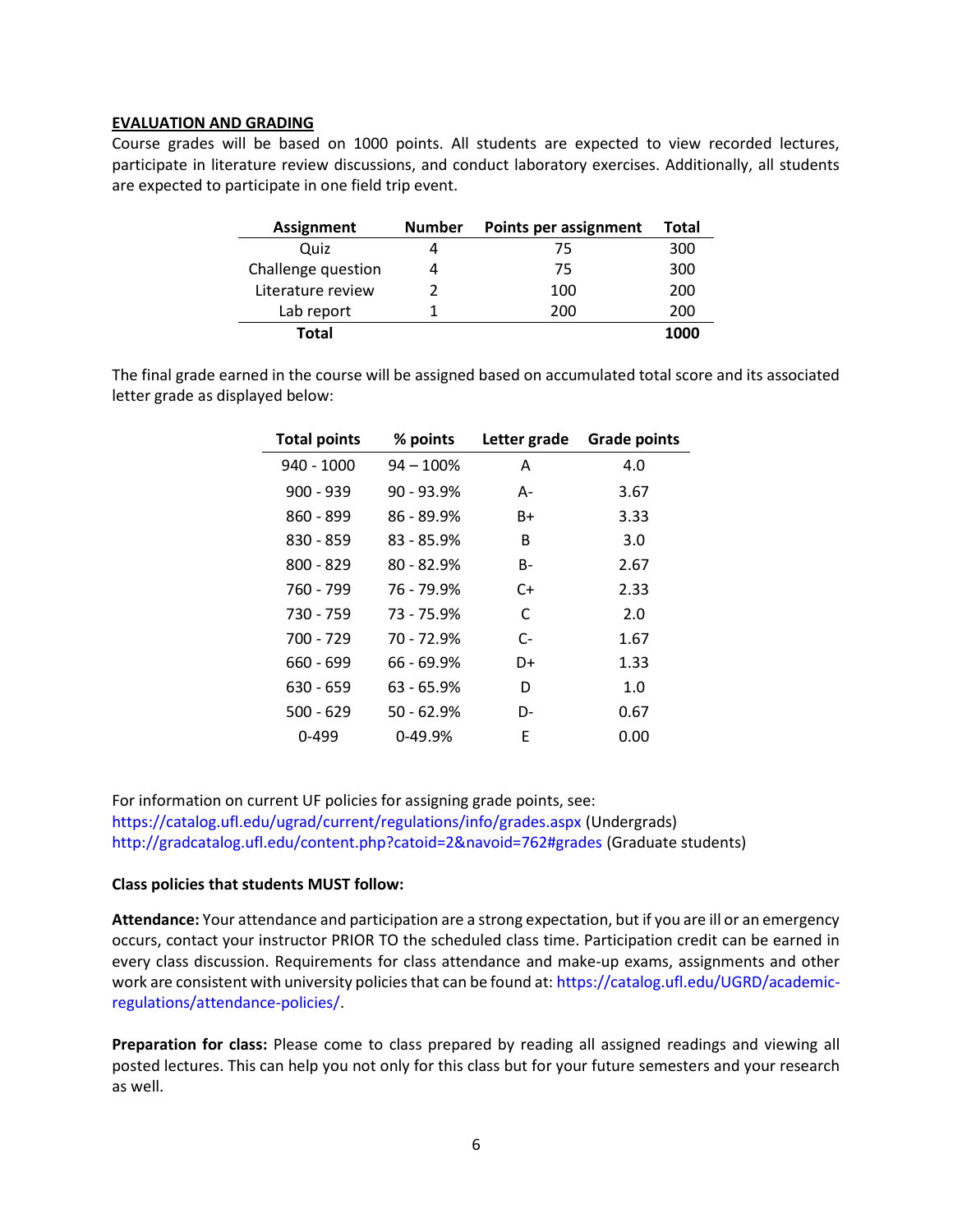Late Assignments: Assignments will NOT be accepted after the due date. If communicated ahead of time, late assignments may be considered with a late penalty of 25%.

Makeup Quizzes: Special permission is required ahead of time to accommodate makeup quizzes. This will be made possible only under reasonable circumstances but NOT for all requests.

Expectations for laboratory and field trip behavior: Please do not talk privately during the laboratory exercises or the field trip. Please do not multitask (i.e. doing work for other courses or research, using your computer, cell phone or other electronic devices for web surfing or email). Ask questions and be involved in the class.

# COVID Response Statements:

Our class sessions may be audio visually recorded for students in the class to refer back and for enrolled students who are unable to attend live. Students who participate with their camera engaged or utilize a profile image are agreeing to have their video or image recorded. If you are unwilling to consent to have your profile or video image recorded, be sure to keep your camera off and do not use a profile image. Likewise, students who unmute during class and participate orally are agreeing to have their voices recorded. If you are not willing to consent to have your voice recorded during class, you will need to keep your mute button activated and communicate exclusively using the "chat" feature, which allows students to type questions and comments live. The chat will not be recorded or shared. As in all courses, unauthorized recording and unauthorized sharing of recorded materials is prohibited.

# Online Course Evaluation Process:

Student assessment of instruction is an important part of efforts to improve teaching and learning. At the end of the semester, students are expectedto provide feedback on the quality of instruction in this course using a standard set of university and college criteria. Students are expected to provide professional and respectful feedback on the quality of instruction in this course by completing course evaluations online via GatorEvals. Guidance on how to give feedback in a professional and respectful manner is available at: https://gatorevals.aa.ufl.edu/students/. Students will be notified when the evaluation period opens and can complete evaluations through the email, they receive from GatorEvals, in their Canvas course menu under GatorEvals, or via https://ufl.bluera.com/ufl/. Summaries of course evaluation results are available to students at: https://gatorevals.aa.ufl.edu/public-results/. students will be given specific time in the class to fulfill this requirement.

#### Academic Honesty:

As a student at the University of Florida, you have committed yourself to uphold the Honor Code, which includes the following pledge: "We, the members of the University of Florida community, pledge to hold ourselves and our peers to the highest standards of honesty and integrity." You are expected to exhibit behavior consistent with this commitment to the UF academic community, and on all work submitted for credit at the University of Florida, the following pledge is either required or implied: "On my honor, I have neither given nor received unauthorized aid in doing this assignment." It is assumed that you will complete all work independently in each course unless the instructor provides explicit permission for you to collaborate on course tasks (e.g. assignments, papers, quizzes, exams). Furthermore, as part of your obligation to uphold

the Honor Code, you should report any condition that facilitates academic misconduct to appropriate personnel. It is your individual responsibility to know and comply with all university policies and procedures regarding academic integrity and the Student Honor Code. Violations of the Honor Code at the University of Florida will not be tolerated. Violations will be reported to the Dean of Students Office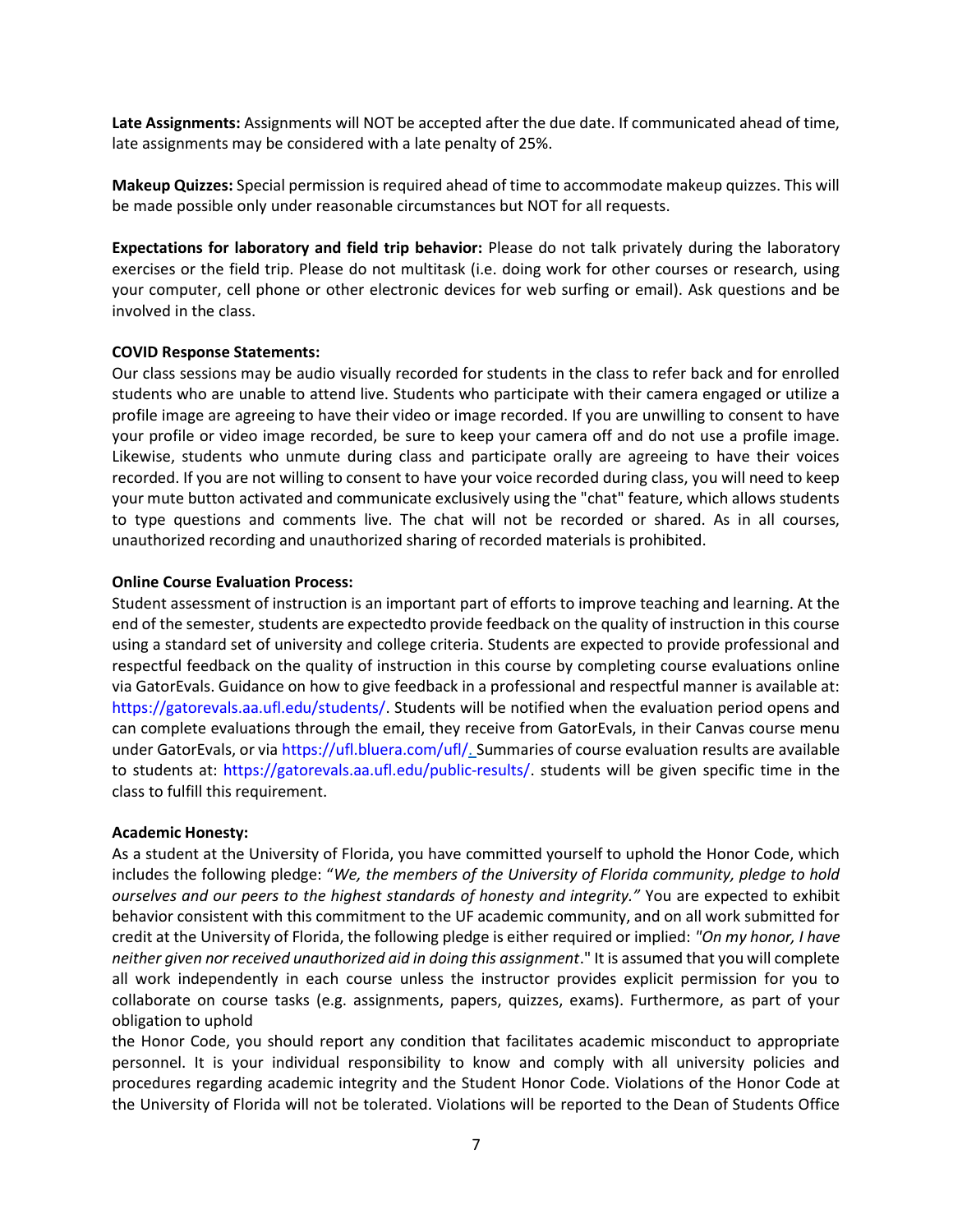for consideration of disciplinary action. For more information regarding the Student Honor Code, please see:

http://www.dso.ufl.edu/sccr/process/student-conduct-honor-code.

\*\* Please DO NOT borrow the writing of others – this is called Plagiarism. If you do not understand what this means, ask your instructor to clarify. If you are presenting others' thoughts or writing including diagrams/pictures you must cite them. Instructors will do the same!

# Software Use:

All faculty, staff and students of the university are required and expected to obey the laws and legal agreements governing software use. Failure to do so can lead to monetary damages and/or criminal penalties for the individual violator. Because such violations are also against university policies and rules, disciplinary action will be taken as appropriate.

# Services for Students with Disabilities:

The Disability Resource Center coordinates the needed accommodations of students with disabilities. This includes registering disabilities, recommending academic accommodations within the classroom, accessing special adaptive computer equipment, providing interpretation services and mediating facultystudent disability related issues. Students requesting classroom accommodation must first register with the Dean of Students Office. The Dean of Students Office will provide documentation to the student who must then provide this documentation to the Instructor when requesting accommodation. 0001 Reid Hall, 352-392-8565, https://disability.ufl.edu/

# Campus Helping Resources:

Students experiencing crises or personal problems that interfere with their general wellbeing are encouraged to utilize the university's counseling resources. The Counseling & Wellness Center provides confidential counseling services at no cost for currently enrolled students. Resources are available on campus for students having personal problems or lacking clear career or academic goals, which interfere with their academic performance.

# Health and Wellness

#### U Matter, We Care:

If you or a friend is in distress, please contact umatter@ufl.edu or 352-392-1575 so that a team member can reach out to the student. Dean of Students Office (CARE team) https://care.dso.ufl.edu/

Counseling and Wellness Center: http://www.counseling.ufl.edu/cwc 352-392-1575

Sexual Assault Recovery Services (SARS) Student Health Care Center, 352-392-1161

University Police Department at 352-392-1111 (or 9-1-1 for emergencies), or http://www.police.ufl.edu/